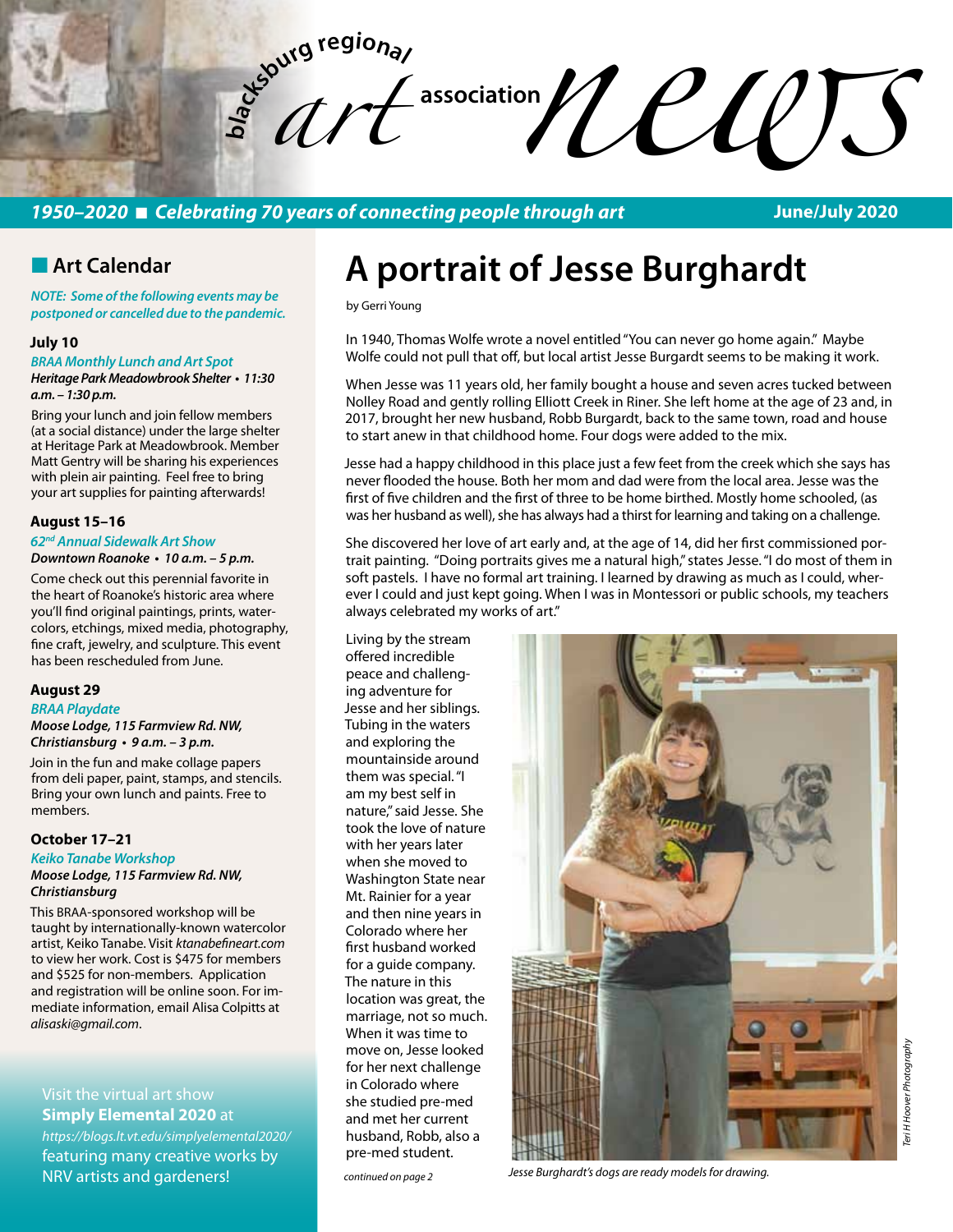## **Make something people will see**

by Kirk Carter

We're familiar with constraints in making art. Canvases are a particular size and shape; only certain materials are available. Sometimes we impose constraints, like the decision to use a limited palette or a particular collage element, usually to good effect.

A new kind of constraint now limits how we show our work. Galleries and indoor display spaces are closed, or have very limited attendance. The viewers have diminished to a trickle.

Digital artists and photographers can show their latest images online, displayed on a screen just like the one used to create it. For everyone else, the work piles up unseen.

Of course people show all kinds of art online. But you know as well as I do that a piece with a big impact in person usually does not impress people on a phone screen. Why would you expect it to? The medium is the message.



*Kirk Carter's pandamic postcard project offers art accompanied by a short story.* 

But, as humans, we adapt. That's our superpower. As artists, we react to the world, to the human condition. As contemporary artists, we reject old ways and try something new. We understand the value of constraints. It is time to create projects that do not rely on galleries or traditional art display spaces. *continued on page 3*

## ■ portrait of Jesse *continued from page 1*

No matter what she was doing or where she was living, her home by the creek never left her heart.

In time, Jesse and Robb left Colorado and pre-med studies to head east to Nolley Road. Her dad had died in a small plane crash, her mom moved out of the big house and one of her sisters, who now owns it, wanted to sell the place. Jesse and her memories just couldn't let that happen so she and her husband are buying it, keeping many things the same but bringing her love and art skills into the mix.

Having taught art in both Montessori and public schools, she dreamed of starting her own art school and running an Air B&B. She designed two webpages: *nolleyarthouse.com* about the classes she would offer; and one to showcase her own artwork: *aretejesse.com*. She gave some private lessons to young students and hosted a few guests. She was enjoying getting settled in her family home, making connections, creating a team of pet dogs and exciting her art students.

Becoming active in the local art scene, Jesse actively volunteers for the Montgomery Museum in Christiansburg and is a member of their board. As such, she helps to market museum events by creating their marketing flyers and using social media to spread the word. She is co-chair of the museum's annual H'arts on Main art and music event at the Great Hall on Christiansburg's Main Street.

At the 2019 H'Arts on Main event, Jesse inspired 18 young, budding artists in a workshop sponsored by the Blacksburg Regional Art Association. "I really enjoy teaching children the fundamentals of art to get them started," said Jesse. Exhibiting her large pastel portraits at that same event, and later at Blacksburg's Artful Lawyer, her work quickly gained attention.

Joining BRAA, she recently accepted board membership as chairman of the 2025 New River Art Biennial.

Then along came COVID19, the pandemic virus causing so many people to completely revise their way of living.

"At the moment, pursuing art classes with lots of children and welcoming Air B&B guests are both on hold for the foreseeable future," said Jesse. "I have had to rethink everything. I am learning how to do video classes and am excited about that. I hope to be a free style artist at the well-known outdoor Floyd Fest when it is able to start back up. I would roam around the grounds and draw the entertainers and more.

"I am also starting a blog on the Nolley Art House website to study and learn about other artists and share that information with others," said Jesse.

In the meantime, she and her husband, Robb, native of Littleton, Colo., have had to be creative about generating an income. Robb, with his scientific mind, works at Lewis Gale Hospital as a registrar, putting him back in the medical field.



Recently, Jesse began working a full week at the nearby Shell station on the main road through Riner. "It has really been fun. I see lots of people and do a variety of different things," said Jesse.

No matter what she is doing at the gas station, in the back of her mind, Jesse is always thinking about how to do more portraits, teach more children, read more books, perfect her video classes and figure out how to build a bridge that won't wash out across Elliott Creek.

Coming back home again will never be dull for Jesse.

Find out more at *artejesse.com* and *nolleyhouseart.com*.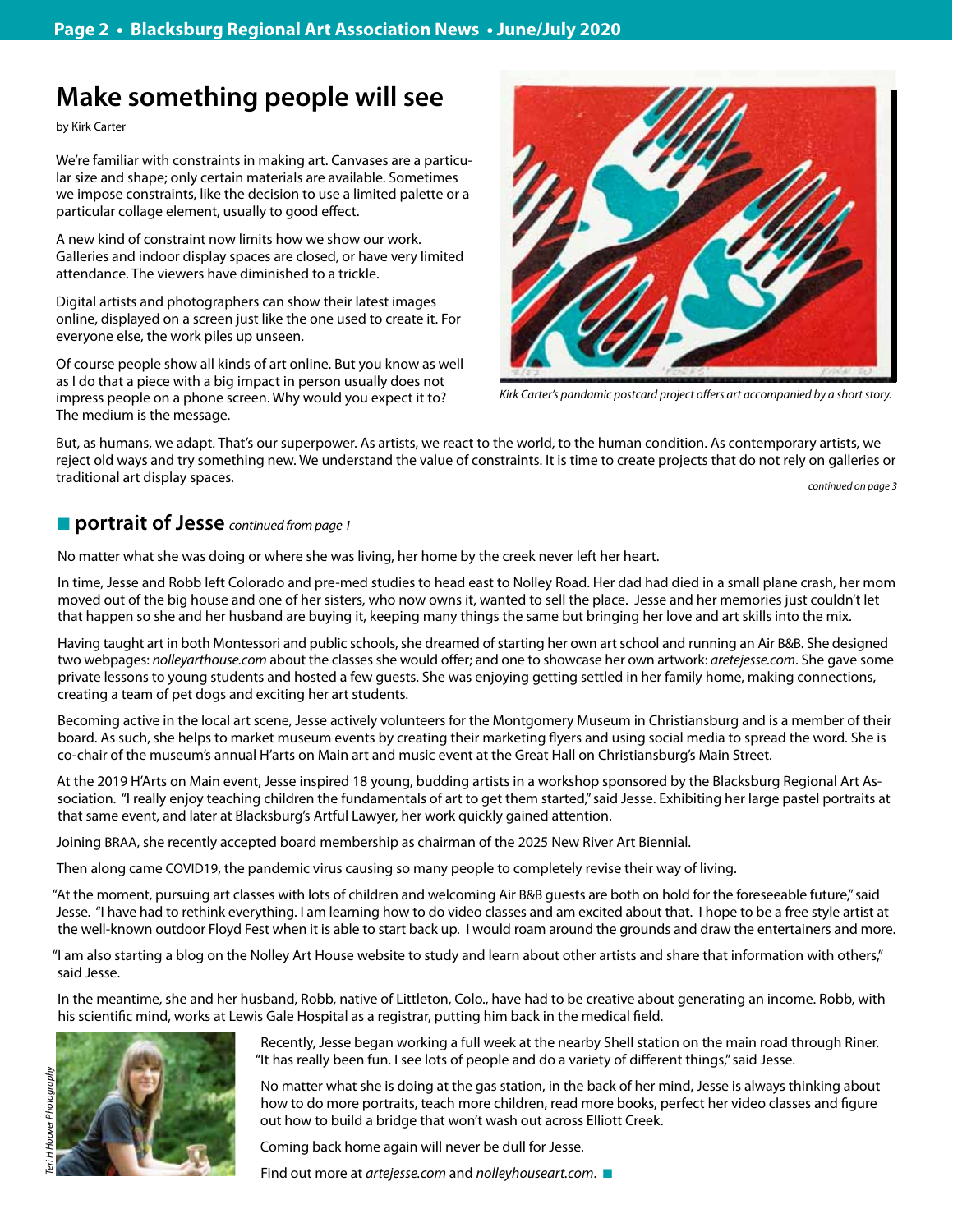Ī

## ■ **make something** *continued from page 2*

My own reaction is a Pandemic Postcard project: I mail 2-color lino prints with very short stories on the back, to family and friends. Some like the image more and some like the story better. Either way, the postcard provides a gift of color and draws them out of their own worried state of mind for a minute or two. The unexpected result is that my "gallery" is now a geographically diverse selection of refrigerators!

Here are a few more ideas for art that will get seen, right away. Some depend on walk-by traffic, so if you live in the country, maybe you know someone who lives in town. You may be able to repurpose something you have or can scrounge for free.

- Think of the little library found in some people's front yards. Could you make a little gallery?
- • Painted rocks have turned up in my neighborhood, placed along the community trail or off in the grass near the sidewalk. An artist with some acrylic or oil paint and a rock could make that medium sing. I have also found pictures on little canvas panels left out on bushes next to our community trail. Somebody is finding a way to show their work!
- • If you have an art fair tent, you can have a front-yard art show. You might schedule it so that fellow BRAA members and your fans know when to stop by for a distance chat.
- Mural your garage door. Or if that's too radical, hang a few of your big paintings on it.
- Check out Andy Goldsworthy. He makes sculptures out of leaves, rocks, sticks and whatever else he finds out in nature. The construction is temporary, but the photos of it are not. Look him up online.
- • Artists with access to the equipment could make digital art specifically for projecting onto buildings, or a white garage door.
- Try an outdoor-friendly medium like welded sculpture, stone carving or flag design. How about a Japanese rock garden?
- Artists who know a local business owner might get permission to paint something awesome and temporary on their plate glass windows. (Promise to clean it off later.)
- Is it possible sidewalk chalk was always your medium and you never knew it? This is a good day to find out.
- • Repurpose that"Everything Will Be OK" yard sign as a support for artwork. You may have to figure out which media will survive some rain, but that's where the adapting comes in.
- • For the rule-breakers, haven't you always wanted to stencil something onto a building late at night? From what I've heard, it's better to spray-stencil or block print onto thin paper and quickly stick them up with wheat paste. A pseudonym could prove useful. And a lookout.
- • Some libraries accept checkout orders and place them outside on a table for pickup. Could you arrange with a library or business with curbside pickup to enhance that table with your work? You may need to adapt to the particular configuration of each one: a small easel, a backdrop, pictures hanging from the front of the table, or something else.
- • Paint more old windows (or doors, or posts) and install them outdoors wherever you can get permission.
- • Teddy bears have appeared in windows around the world. Make something that would look good in a window from the street. Or draped down from the windowsill!
- If you live in the country, think big. Chainsaw sculpture. Woven stick pieces. Paint the barn in 6-foot pastel flowers. You don't have to be Christo to make something cool.

Document your installations with photos and share those with the group. You could end up inspiring the next artistic adaptation to our unprecedented circumstances.

The unstated message of all these projects is that you have not succumbed. Artwork found out in the open is evidence that one person is rising above it, and provides encouragement for each random viewer to rise above it too.

Keep spreading the positivity!  $\blacksquare$ 

*Kirk Carter, a former BRAA member, mixes color, media, metaphors and the occasional adult beverage in Dover, NH. Find his work at KirkCarter.com or on Instagram @kirkrcarter.*

## **Now showing**

## **July 15 – October 15**

**Patricia Bolton**, See Mark Optical, Blacksburg

**Charlotte Chan**, Montgomery Museum, Christiansburg (July 9 thru Aug.)

**Paula Golden**, Brown Insurance, Blacksburg

**Maxine Lyons,** Long and Foster, Blacksburg

**Betty Moore,** Zeppolis, Blacksburg

**Nancy Norton**, Shaheen Law Firm, Blacksburg

**Diane Relf**, Blacksburg Transit

**Diane Gillis-Robinson**, Blue Ridge Cancer Care, Blacksburg

**Karen Sewell**, Main Street Inn, Blacksburg

**Walter Shroyer**, Pointe West Management, Blacksburg

**Samarth Swarup**, First Bank & Trust, Christiansburg



*"Water Lily in Adelaide," 16x20" by Charlotte Chan. This watercolor is part of an exhibit of her works showing through August at the Montgomery Museum of Art and History in Christiansburg. The museum is now open Tuesdays–Fridays from 10:30-4:40, and Saturdays from 1-4.*

## **New Members**

A hearty welcome to new BRAA members **Samantha Riggin**, **Joe Scarpaci** and **Suzanne Paddock**.